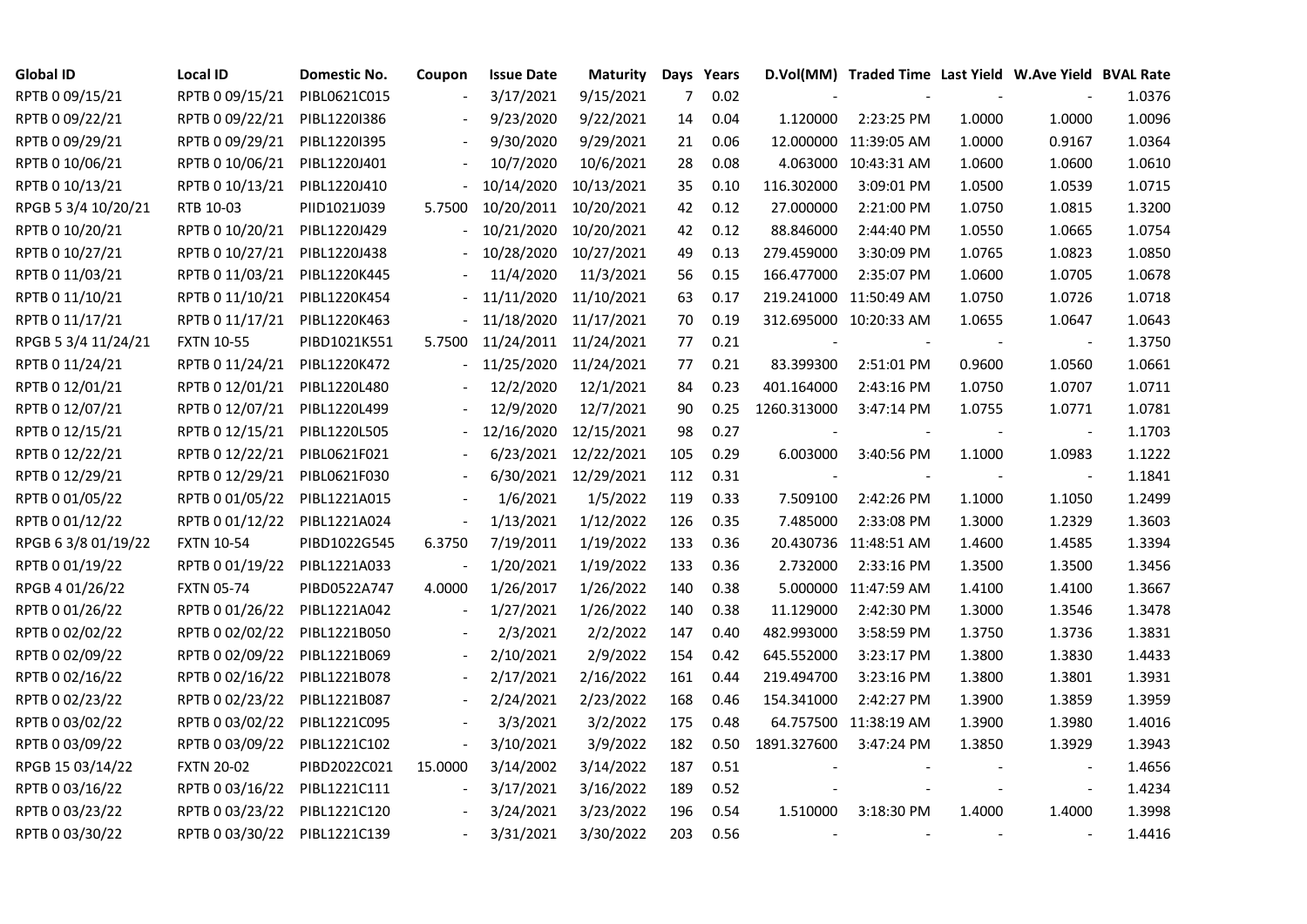| <b>Global ID</b>     | <b>Local ID</b>   | Domestic No. | Coupon                   | <b>Issue Date</b>     | Maturity  |     | Days Years |             | D.Vol(MM) Traded Time Last Yield W.Ave Yield BVAL Rate |        |                          |        |
|----------------------|-------------------|--------------|--------------------------|-----------------------|-----------|-----|------------|-------------|--------------------------------------------------------|--------|--------------------------|--------|
| RPTB 0 04/06/22      | RPTB 0 04/06/22   | PIBL1221D147 |                          | 4/7/2021              | 4/6/2022  | 210 | 0.58       |             |                                                        |        |                          | 1.4489 |
| RPTB 0 04/13/22      | RPTB 0 04/13/22   | PIBL1221D156 |                          | 4/14/2021             | 4/13/2022 | 217 | 0.59       | 3.050000    | 3:46:04 PM                                             | 1.4500 | 1.4156                   | 1.4559 |
| RPTB 0 04/20/22      | RPTB 0 04/20/22   | PIBL1221D165 |                          | 4/21/2021             | 4/20/2022 | 224 | 0.61       |             |                                                        |        |                          | 1.4750 |
| RPTB 0 04/27/22      | RPTB 0 04/27/22   | PIBL1221D174 | $\blacksquare$           | 4/28/2021             | 4/27/2022 | 231 | 0.63       |             |                                                        |        | $\blacksquare$           | 1.4763 |
| RPTB 0 05/04/22      | RPTB 0 05/04/22   | PIBL1221E182 |                          | 5/5/2021              | 5/4/2022  | 238 | 0.65       | 38.829000   | 2:42:22 PM                                             | 1.4500 | 1.4500                   | 1.4928 |
| RPTB 0 05/11/22      | RPTB 0 05/11/22   | PIBL1221E191 |                          | 5/12/2021             | 5/11/2022 | 245 | 0.67       | 0.060000    | 3:52:21 PM                                             | 1.4800 | 1.4800                   | 1.4934 |
| RPTB 0 05/18/22      | RPTB 0 05/18/22   | PIBL1221E208 |                          | 5/19/2021             | 5/18/2022 | 252 | 0.69       |             |                                                        |        | $\overline{\phantom{a}}$ | 1.5017 |
| RPTB 0 05/25/22      | RPTB 0 05/25/22   | PIBL1221E217 |                          | 5/26/2021             | 5/25/2022 | 259 | 0.71       |             |                                                        |        | $\blacksquare$           | 1.5440 |
| RPTB 0 06/01/22      | RPTB 0 06/01/22   | PIBL1221F225 |                          | 6/2/2021              | 6/1/2022  | 266 | 0.73       | 32.542000   | 3:12:43 PM                                             | 1.5300 | 1.5300                   | 1.5205 |
| RPTB 0 06/08/22      | RPTB 0 06/08/22   | PIBL1221F234 |                          | 6/9/2021              | 6/8/2022  | 273 | 0.75       |             | 5.390000 10:13:15 AM                                   | 1.5250 | 1.5250                   | 1.5532 |
| RPTB 0 06/15/22      | RPTB 0 06/15/22   | PIBL1221F243 | $\overline{\phantom{a}}$ | 6/16/2021             | 6/15/2022 | 280 | 0.77       | 111.560000  | 3:46:49 PM                                             | 1.5300 | 1.5298                   | 1.5341 |
| RPTB 0 06/22/22      | RPTB 0 06/22/22   | PIBL1221F252 | $\overline{\phantom{a}}$ | 6/23/2021             | 6/22/2022 | 287 | 0.79       |             | 62.837000 10:36:10 AM                                  | 1.5510 | 1.5519                   | 1.5510 |
| RPTB 0 06/29/22      | RPTB 0 06/29/22   | PIBL1221F261 | $\Box$                   | 6/30/2021             | 6/29/2022 | 294 | 0.81       |             |                                                        |        | $\blacksquare$           | 1.5600 |
| RPGB 4 3/4 07/04/22  | <b>FXTN 03-24</b> | PIBD0322G247 | 4.7500                   | 7/4/2019              | 7/4/2022  | 299 | 0.82       | 11.600000   | 3:11:00 PM                                             | 1.5500 | 1.6137                   | 1.5601 |
| RPTB 0 07/06/22      | RPTB 0 07/06/22   | PIBL1221G279 | $\overline{\phantom{a}}$ | 7/7/2021              | 7/6/2022  | 301 | 0.82       |             |                                                        |        | $\blacksquare$           | 1.5600 |
| RPTB 0 07/13/22      | RPTB 0 07/13/22   | PIBL1221G288 |                          | 7/14/2021             | 7/13/2022 | 308 | 0.84       | 53.930000   | 3:47:38 PM                                             | 1.5750 | 1.5826                   | 1.5950 |
| RPTB 0 07/20/22      | RPTB 0 07/20/22   | PIBL1221G297 | $\overline{\phantom{a}}$ | 7/21/2021             | 7/20/2022 | 315 | 0.86       |             |                                                        |        |                          | 1.5904 |
| RPTB 0 07/27/22      | RPTB 0 07/27/22   | PIBL1221G304 | $\overline{\phantom{a}}$ | 7/28/2021             | 7/27/2022 | 322 | 0.88       |             |                                                        |        | $\blacksquare$           | 1.5910 |
| RPGB 4 7/8 08/02/22  | <b>FXTN 10-56</b> | PIBD1022H562 | 4.8750                   | 8/2/2012              | 8/2/2022  | 328 | 0.90       |             | 5.000000 11:49:25 AM                                   | 1.6600 | 1.6600                   | 1.5875 |
| RPTB 0 08/03/22      | RPTB 0 08/03/22   | PIBL1221H312 |                          | 8/4/2021              | 8/3/2022  | 329 | 0.90       | 209.940000  | 2:58:59 PM                                             | 1.6000 | 1.6000                   | 1.6063 |
| RPTB 0 08/10/22      | RPTB 0 08/10/22   | PIBL1221H321 | $\overline{\phantom{a}}$ | 8/11/2021             | 8/10/2022 | 336 | 0.92       | 259.680000  | 2:54:58 PM                                             | 1.6000 | 1.5915                   | 1.5958 |
| RPTB 0 08/17/22      | RPTB 0 08/17/22   | PIBL1221H330 |                          | 8/18/2021             | 8/17/2022 | 343 | 0.94       | 222.658000  | 2:59:31 PM                                             | 1.6000 | 1.6000                   | 1.6041 |
| RPTB 0 08/24/22      | RPTB 0 08/24/22   | PIBL1221H349 |                          | 8/25/2021             | 8/24/2022 | 350 | 0.96       |             | 6.240000 10:16:06 AM                                   | 1.6150 | 1.6124                   | 1.5985 |
| RPTB 0 08/31/22      | RPTB 0 08/31/22   | PIBL1221I357 | $\overline{\phantom{a}}$ | 9/1/2021              | 8/31/2022 | 357 | 0.98       | 1122.828000 | 3:48:25 PM                                             | 1.6080 | 1.6069                   | 1.6080 |
| RPTB 0 09/07/22      | RPTB 0 09/07/22   | PIBL1221I366 | $\overline{\phantom{a}}$ | 9/8/2021              | 9/7/2022  | 364 | 1.00       | 466.748000  | 3:17:36 PM                                             | 1.6000 | 1.6014                   | 1.6000 |
| RPGB 4 3/4 09/13/22  | <b>FXTN 10-57</b> | PIBD1022I570 | 4.7500                   | 9/13/2012             | 9/13/2022 | 370 | 1.01       |             |                                                        |        | $\blacksquare$           | 1.6271 |
| RPGB 12 3/4 10/17/22 | <b>FXTN 20-03</b> | PIBD2022J033 | 12.7500                  | 10/17/2002 10/17/2022 |           | 404 | 1.11       |             |                                                        |        | $\blacksquare$           | 1.6585 |
| RPGB 4 5/8 12/04/22  | RTB 05-11         | PIID0522L114 | 4.6250                   | 12/4/2017             | 12/4/2022 | 452 | 1.24       | 253.280000  | 3:52:49 PM                                             | 1.8500 | 1.6893                   | 1.6880 |
| RPGB 4 12/06/22      | <b>FXTN 10-58</b> | PIBD1022L585 | 4.0000                   | 12/6/2012             | 12/6/2022 | 454 | 1.24       |             | 2.000000 10:19:38 AM                                   | 1.8000 | 1.8000                   | 1.6548 |
| RPGB 4 3/8 02/11/23  | RTB 03-10         | PIID0323B101 | 4.3750                   | 2/11/2020             | 2/11/2023 | 521 | 1.43       | 38.550000   | 3:58:41 PM                                             | 1.8950 | 1.7606                   | 1.7491 |
| RPGB 13 02/20/23     | <b>FXTN 20-04</b> | PIBD2023B048 | 13.0000                  | 2/20/2003             | 2/20/2023 | 530 | 1.45       |             |                                                        |        |                          | 1.7749 |
| RPGB 5 1/2 03/08/23  | <b>FXTN 05-75</b> | PIBD0523C752 | 5.5000                   | 3/8/2018              | 3/8/2023  | 546 | 1.50       |             |                                                        |        | $\blacksquare$           | 1.7926 |
| RPGB 3 1/2 04/21/23  | <b>FXTN 07-58</b> | PIBD0723D588 | 3.5000                   | 4/21/2016             | 4/21/2023 | 590 | 1.62       |             | 14.900000 11:13:57 AM                                  | 1.9000 | 1.9000                   | 1.7499 |
| RPGB 11 7/8 05/29/23 | <b>FXTN 20-05</b> | PIBD2023E054 | 11.8750                  | 5/29/2003             | 5/29/2023 | 628 | 1.72       |             |                                                        |        |                          | 1.8654 |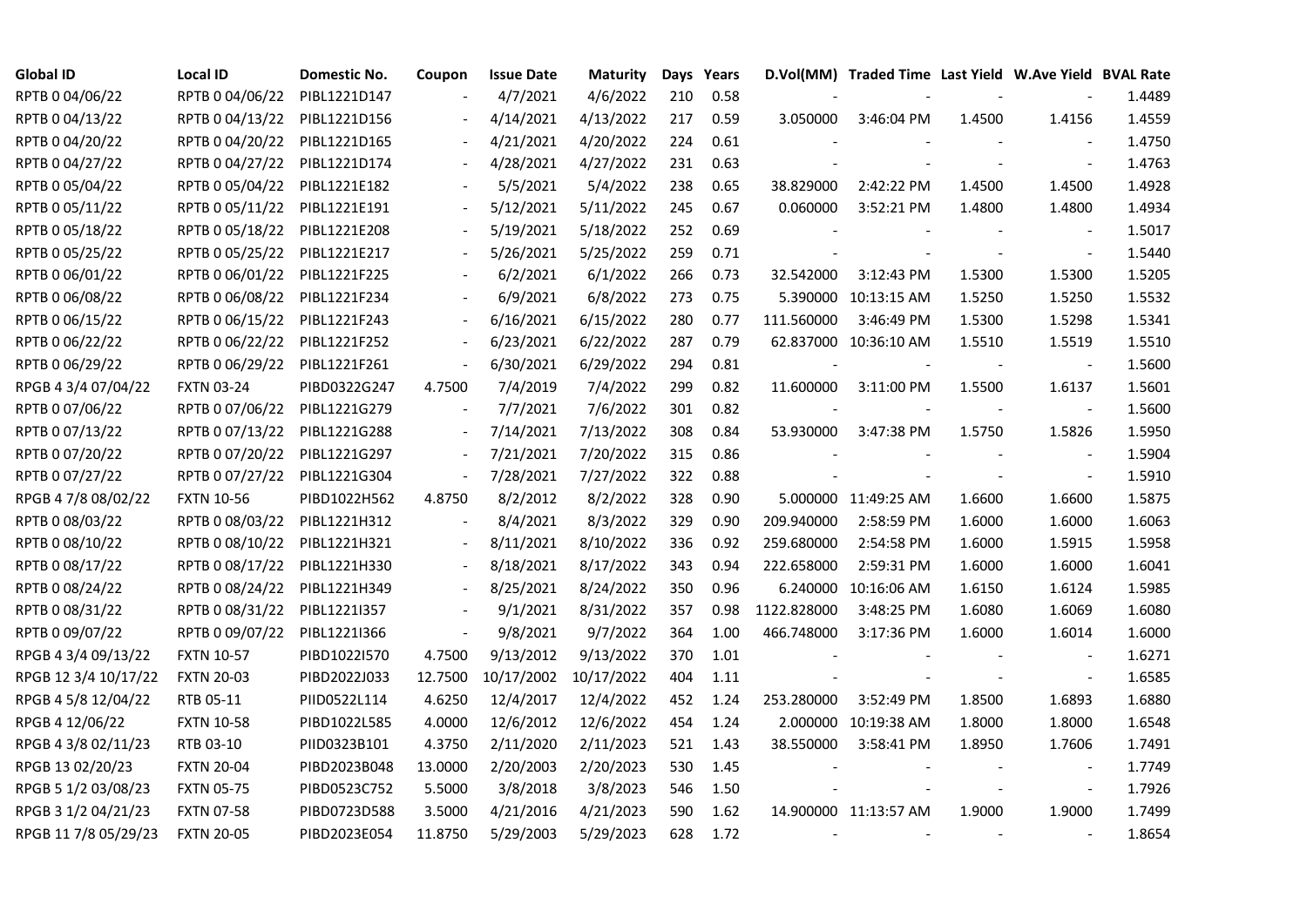| <b>Global ID</b>     | <b>Local ID</b>   | Domestic No. | Coupon  | <b>Issue Date</b> | <b>Maturity</b>  |     | Days Years | D.Vol(MM)   | Traded Time Last Yield W.Ave Yield BVAL Rate |        |                          |        |
|----------------------|-------------------|--------------|---------|-------------------|------------------|-----|------------|-------------|----------------------------------------------|--------|--------------------------|--------|
| RPGB 3 1/4 08/15/23  | RTB 10-04         | PIID1023H046 | 3.2500  | 8/15/2013         | 8/15/2023        | 706 | 1.93       | 3.109000    | 3:51:42 PM                                   | 2.2500 | 2.2054                   | 1.9881 |
| RPGB 2 3/8 09/10/23  | <b>FXTN 03-25</b> | PIBD0323I252 | 2.3750  | 9/10/2020         | 9/10/2023        | 732 | 2.00       | 706.010000  | 3:50:14 PM                                   | 1.9250 | 1.9999                   | 2.0150 |
| RPGB 11 3/8 10/23/23 | <b>FXTN 20-06</b> | PIBD2023J068 | 11.3750 | 10/23/2003        | 10/23/2023       | 775 | 2.12       |             |                                              |        | $\overline{\phantom{a}}$ | 1.9974 |
| RPGB 2 3/8 03/09/24  | RTB 03-11         | PIID0324C115 | 2.3750  | 3/9/2021          | 3/9/2024         | 913 | 2.50       | 679.300000  | 3:53:01 PM                                   | 2.1350 | 2.1282                   | 2.1335 |
| RPGB 6 1/4 03/12/24  | RTB 05-12         | PIID0524C129 | 6.2500  | 3/12/2019         | 3/12/2024        | 916 | 2.51       |             | 54.010000 10:23:41 AM                        | 2.1250 | 2.1250                   | 2.1435 |
| RPGB 4 1/2 04/20/24  | <b>FXTN 07-59</b> | PIBD0724D595 | 4.5000  | 4/20/2017         | 4/20/2024        | 955 | 2.62       |             |                                              |        | $\blacksquare$           | 2.1619 |
| RPGB 12 3/8 06/03/24 | <b>FXTN 20-07</b> | PIBD2024F075 | 12.3750 | 6/3/2004          | 6/3/2024         | 999 | 2.74       |             |                                              |        | $\blacksquare$           | 2.1870 |
| RPGB 12 7/8 08/05/24 | <b>FXTN 20-08</b> | PIBD2024H086 | 12.8750 | 8/5/2004          | 8/5/2024 1,062   |     | 2.91       |             |                                              |        | $\blacksquare$           | 2.2402 |
| RPGB 4 1/8 08/20/24  | <b>FXTN 10-59</b> | PIBD1024H595 | 4.1250  | 8/20/2014         | 8/20/2024 1,077  |     | 2.95       |             | 0.100000 11:53:51 AM                         | 2.2400 | 2.2400                   | 2.2911 |
| RPGB 4 1/4 10/17/24  | <b>FXTN 05-76</b> | PIBD0524J762 | 4.2500  | 10/17/2019        | 10/17/2024 1,135 |     | 3.11       | 60.830000   | 2:32:14 PM                                   | 2.3500 | 2.3281                   | 2.3751 |
| RPGB 13 3/4 11/11/24 | <b>FXTN 20-09</b> | PIBD2024K091 | 13.7500 | 11/11/2004        | 11/11/2024 1,160 |     | 3.18       |             |                                              |        | $\overline{\phantom{a}}$ | 2.3243 |
| RPGB 5 3/4 04/12/25  | <b>FXTN 07-61</b> | PIBD0725D618 | 5.7500  | 4/12/2018         | 4/12/2025 1,312  |     | 3.59       |             |                                              |        | $\blacksquare$           | 2.4579 |
| RPGB 12 1/8 04/14/25 | <b>FXTN 20-10</b> | PIBD2025D103 | 12.1250 | 4/14/2005         | 4/14/2025 1,314  |     | 3.60       |             |                                              |        | $\omega$                 | 2.4575 |
| RPGB 2 5/8 08/12/25  | RTB 05-13         | PIID0525H130 | 2.6250  | 8/12/2020         | 8/12/2025 1,434  |     | 3.93       | 4003.800000 | 3:59:35 PM                                   | 2.4750 | 2.4763                   | 2.4756 |
| RPGB 3 5/8 09/09/25  | <b>FXTN 10-60</b> | PIBD10251608 | 3.6250  | 9/9/2015          | 9/9/2025 1,462   |     | 4.00       |             | 539.510000 11:38:46 AM                       | 2.4950 | 2.4914                   | 2.4904 |
| RPGB 12 1/8 10/20/25 | <b>FXTN 20-11</b> | PIBD2025J116 | 12.1250 | 10/20/2005        | 10/20/2025 1,503 |     | 4.12       |             |                                              |        |                          | 2.6239 |
| RPGB 18 1/4 11/29/25 | <b>FXTN 25-01</b> | PIBD2525K015 | 18.2500 | 11/29/2000        | 11/29/2025 1,543 |     | 4.23       |             |                                              |        | $\overline{\phantom{a}}$ | 2.6613 |
| RPGB 10 1/4 01/19/26 | <b>FXTN 20-12</b> | PIBD2026A122 | 10.2500 | 1/19/2006         | 1/19/2026 1,594  |     | 4.36       |             |                                              |        | $\bar{\phantom{a}}$      | 2.7089 |
| RPGB 6 1/4 02/14/26  | <b>FXTN 07-62</b> | PIBD0726B627 | 6.2500  | 2/14/2019         | 2/14/2026 1,620  |     | 4.44       |             | 500.000000 10:49:47 AM                       | 2.6000 | 2.6000                   | 2.6022 |
| RPGB 3 3/8 04/08/26  | <b>FXTN 05-77</b> | PIBD0526D772 | 3.3750  | 4/8/2021          | 4/8/2026 1,673   |     | 4.58       | 3667.600000 | 2:24:06 PM                                   | 2.7300 | 2.7320                   | 2.7316 |
| RPGB 3 1/2 09/20/26  | RTB 10-05         | PIID1026I057 | 3.5000  | 9/20/2016         | 9/20/2026 1,838  |     | 5.03       |             | 10.730000 10:09:37 AM                        | 3.1250 | 3.1250                   | 2.9409 |
| RPGB 6 1/4 10/20/26  | RTB 15-01         | PIID1526J019 | 6.2500  | 10/20/2011        | 10/20/2026 1,868 |     | 5.11       |             |                                              |        | $\sim$                   | 2.9654 |
| RPGB 8 12/07/26      | <b>FXTN 20-13</b> | PIBD2026L139 | 8.0000  | 12/7/2006         | 12/7/2026 1,916  |     | 5.25       |             |                                              |        | $\overline{a}$           | 3.0104 |
| RPGB 5 3/8 03/01/27  | RTB 15-02         | PIID1527C023 | 5.3750  | 3/1/2012          | 3/1/2027 2,000   |     | 5.48       |             |                                              |        | $\blacksquare$           | 3.0895 |
| RPGB 4 3/4 05/04/27  | <b>FXTN 10-61</b> | PIBD1027E617 | 4.7500  | 5/4/2017          | 5/4/2027 2,064   |     | 5.65       |             | 812.000000 11:53:10 AM                       | 3.0600 | 3.0637                   | 3.0659 |
| RPGB 8 5/8 09/06/27  | <b>FXTN 20-14</b> | PIBD2027I140 | 8.6250  | 9/6/2007          | 9/6/2027 2,189   |     | 5.99       |             |                                              |        | $\blacksquare$           | 3.2675 |
| RPGB 6 1/4 03/22/28  | <b>FXTN 10-63</b> | PIBD1028C635 | 6.2500  | 3/22/2018         | 3/22/2028 2,387  |     | 6.54       |             |                                              |        | $\blacksquare$           | 3.5576 |
| RPGB 3 5/8 04/22/28  | <b>FXTN 07-64</b> | PIBD0728D649 | 3.6250  | 4/22/2021         | 4/22/2028 2,418  |     | 6.62       |             | 880.000000 11:53:05 AM                       | 3.7065 | 3.7057                   | 3.7030 |
| RPGB 3 3/4 08/12/28  | <b>FXTN 07-65</b> | PIBD0728H654 | 3.7500  | 8/12/2021         | 8/12/2028 2,530  |     | 6.93       | 3877.732000 | 2:57:01 PM                                   | 3.7400 | 3.7479                   | 3.7417 |
| RPGB 9 1/2 12/04/28  | <b>FXTN 20-15</b> | PIBD2028L151 | 9.5000  | 12/4/2008         | 12/4/2028 2,644  |     | 7.24       |             |                                              |        |                          | 3.6336 |
| RPGB 67/8 01/10/29   | <b>FXTN 10-64</b> | PIBD1029A644 | 6.8750  | 1/10/2019         | 1/10/2029 2,681  |     | 7.34       |             |                                              |        | $\sim$                   | 3.6659 |
| RPGB 8 3/4 05/27/30  | <b>FXTN 20-16</b> | PIBD2030E166 | 8.7500  | 5/27/2010         | 5/27/2030 3,183  |     | 8.72       |             |                                              |        | $\overline{\phantom{a}}$ | 4.0035 |
| RPGB 2 7/8 07/09/30  | <b>FXTN 10-65</b> | PIBD1030G655 | 2.8750  | 7/9/2020          | 7/9/2030 3,226   |     | 8.83       |             |                                              |        |                          | 3.8899 |
| RPGB 12 1/2 07/28/30 | <b>FXTN 25-02</b> | PIBD2530G029 | 12.5000 | 7/28/2005         | 7/28/2030 3,245  |     | 8.88       |             |                                              |        | $\blacksquare$           | 3.9873 |